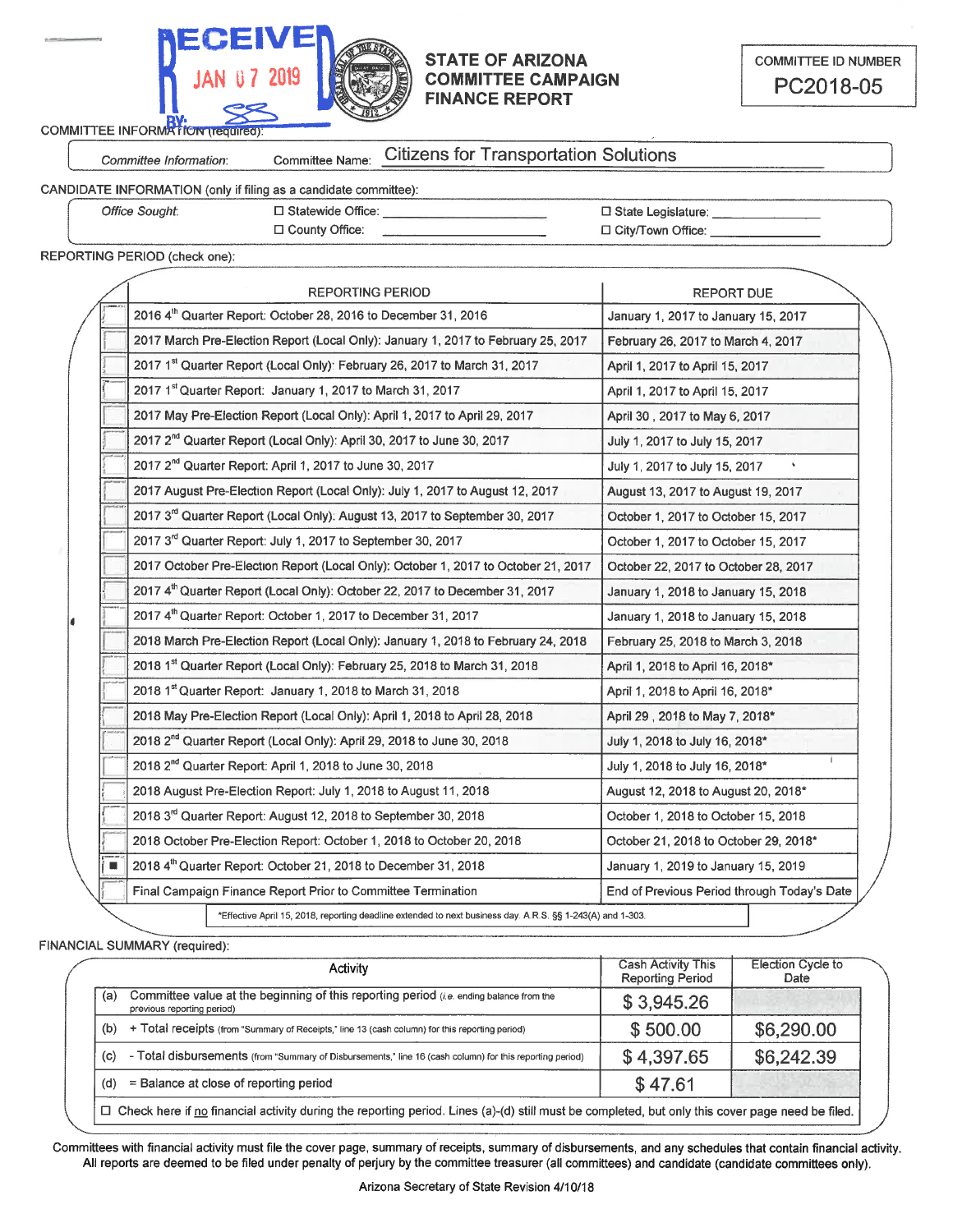

## **STATE OF ARIZONA COMMITTEE CAMPAIGN FINANCE REPORT**



SUMMARY OF RECEIPTS (Schedule A):

|     | Receipts                                                                                   | Cash     | Equity |
|-----|--------------------------------------------------------------------------------------------|----------|--------|
| 1.  | <b>Monetary Contributions Received</b>                                                     |          |        |
|     | Individuals - More than \$50<br>(a)                                                        | \$500.00 |        |
|     | Individuals - \$50 or Less (Aggregate)<br>(b)                                              |          |        |
|     | <b>Candidate Committees</b><br>(c)                                                         |          |        |
|     | <b>Political Action Committees</b><br>(d)                                                  |          |        |
|     | <b>Political Parties</b><br>(e)                                                            |          |        |
|     | (f)<br>Partnerships                                                                        |          |        |
|     | Corporations & Limited Liability Companies (PACs & Political Parties Only)<br>(g)          |          |        |
|     | (h)<br>Labor Organizations (PACs & Political Parties Only)                                 |          |        |
|     | (i)<br>Candidate's Personal Monies (Candidate Committees Only)                             |          |        |
|     | (j)<br>Monetary Contributions Subtotal (add 1(a) through 1(i))                             | \$500.00 |        |
|     | <b>Refunds Given Back to Contributors</b><br>(k)                                           |          |        |
|     | (1)<br>Net Monetary Contributions (subtract 1(k) from 1(j))                                | \$500.00 |        |
| 2.  | Loans                                                                                      |          |        |
|     | Loans Received<br>(a)                                                                      |          |        |
|     | Forgiveness on Loans Received<br>(b)                                                       |          |        |
|     | Repayment on Loans Made<br>(c)                                                             |          |        |
|     | Interest Accrued on Loans Made<br>(d)                                                      |          |        |
|     | Loans Subtotal (cash: add 2(a), 2(c) & 2(d))<br>(e)                                        | \$0.00   |        |
| 3.  | <b>Rebates and Refunds Received</b>                                                        |          |        |
| 4.  | Interest Accrued on Committee Monies                                                       |          |        |
| 5.  | In-Kind Contributions Received                                                             |          |        |
|     | Individuals - More than \$50<br>(a)                                                        |          |        |
|     | (b)<br>Individuals - \$50 or Less (Aggregate)                                              |          |        |
|     | <b>Candidate Committees</b><br>(c)                                                         |          |        |
|     | <b>Political Action Committees</b><br>(d)                                                  |          |        |
|     | <b>Political Parties</b><br>(e)                                                            |          |        |
|     | (f)<br>Partnerships                                                                        |          |        |
|     | Corporations & Limited Liability Companies (PACs & Political Parties Only)<br>(g)          |          |        |
|     | (h)<br>Labor Organizations (PACs & Political Parties Only)                                 |          |        |
|     | (i)<br>Candidate's Personal Assets or Property (Candidate Committees Only)                 |          |        |
|     | (j)<br>In-Kind Contributions Subtotal (equity: add 5(a) through 5(i))                      |          | \$0.00 |
| 6.  | In-Kind Donations Received (Non-Contributions) (Political Parties Only)                    |          |        |
| 7.  | <b>Extensions of Credit</b>                                                                |          |        |
|     | <b>Extensions of Credit Received</b><br>(a)                                                |          |        |
|     | Payments on Extensions of Credit Received<br>(b)                                           |          |        |
|     | (c)<br>Net Extensions of Credit (subtract 7(b) from 7(a))                                  |          | \$0.00 |
| 8.  | Joint Fundraising / Shared Expense Payments Received                                       |          |        |
| 9.  | Payments Received for Goods / Services                                                     |          |        |
| 10. | Outstanding Accounts Receivable / Debts Owed to Committee                                  |          |        |
| 11. | Transfer In Surplus Monies / Transfer Out Debt (use cash and/or equity as applicable)      |          |        |
| 12. | Miscellaneous Receipts                                                                     |          |        |
| 13. | Total Receipts (cash: add 1(I), 2(e), 3-4, 8-9, 11-12; equity: add 2(b), 5(j), 6-7, 10-12) | \$500.00 | \$0.00 |
|     |                                                                                            |          |        |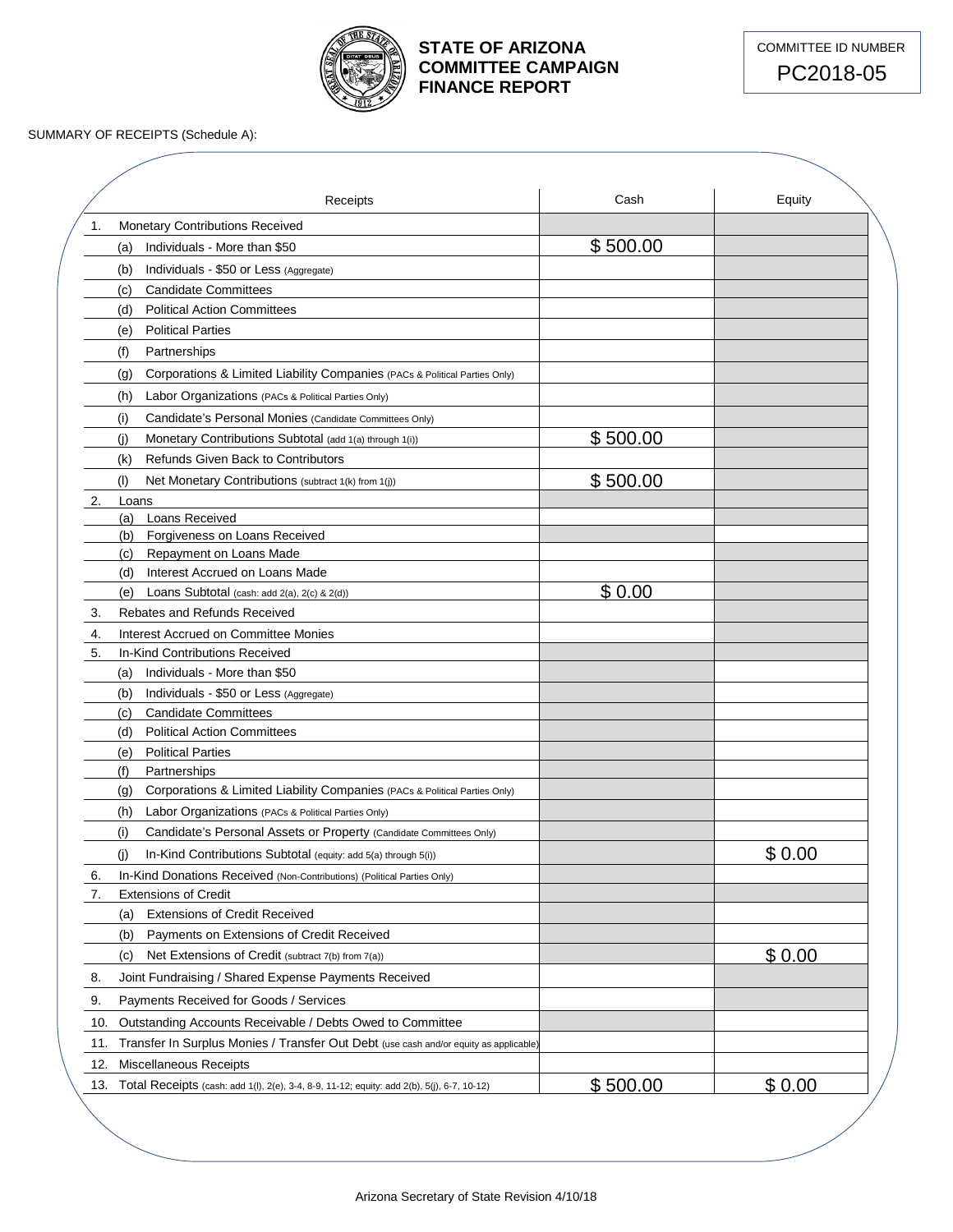

# **STATE OF ARIZONA COMMITTEE CAMPAIGN FINANCE REPORT**



SUMMARY OF DISBURSEMENTS (Schedule B):

|     | Disbursements                                                                                                                          | Cash       | Equity |
|-----|----------------------------------------------------------------------------------------------------------------------------------------|------------|--------|
| 1.  | Disbursements for Operating Expenses                                                                                                   | \$4,397.65 |        |
| 2.  | <b>Contributions Made</b>                                                                                                              |            |        |
|     | <b>Candidate Committees</b><br>(a)                                                                                                     |            |        |
|     | <b>Political Action Committees</b><br>(b)                                                                                              |            |        |
|     | <b>Political Parties</b><br>(c)                                                                                                        |            |        |
|     |                                                                                                                                        |            |        |
|     | Partnerships<br>(d)                                                                                                                    |            |        |
|     | Corporations & Limited Liability Companies (PAC & Political Parties Only)<br>(e)                                                       |            |        |
|     | Labor Organizations (PAC & Political Parties Only)<br>(f)                                                                              |            |        |
|     | Monetary Contributions Subtotal (add 2(a) through 2(f))<br>(g)                                                                         | \$0.00     |        |
|     | Contribution Refunds Provided to the Reporting Committee<br>(h)                                                                        |            |        |
|     | Monetary Contributions Total (subtract 2(h) from 2(g))<br>(i)                                                                          | \$0.00     |        |
| 3.  | Loans                                                                                                                                  |            |        |
|     | Loans Made<br>(a)                                                                                                                      |            |        |
|     | Loan Guarantees Made<br>(b)                                                                                                            |            |        |
|     | Forgiveness on Loans Made<br>(c)                                                                                                       |            |        |
|     | Repayment of Loans Received<br>(d)                                                                                                     |            |        |
|     |                                                                                                                                        |            |        |
|     | Accrued Interest on Loans Received<br>(e)                                                                                              | \$0.00     | \$0.00 |
| 4.  | (f)<br>Total Loans (cash: add $3(a)$ , $3(d)$ & $3(e)$ ; equity: add $2(b)$ & $2(c)$ )<br>Rebates and Refunds Made (Non-Contributions) |            |        |
| 5.  | Value of In-Kind Contributions Provided                                                                                                |            |        |
|     |                                                                                                                                        |            |        |
|     | <b>Candidate Committees</b><br>(a)<br><b>Political Action Committees</b>                                                               |            |        |
|     | (b)<br><b>Political Parties</b>                                                                                                        |            |        |
|     | (c)                                                                                                                                    |            |        |
|     | Partnerships<br>(d)                                                                                                                    |            |        |
|     | Corporations & Limited Liability Companies (PAC & Political Parties Only)<br>(e)                                                       |            |        |
|     | (f)<br>Labor Organizations (PAC & Political Parties Only)                                                                              |            |        |
|     | Contributions Subtotal (add 5(a) through 5(f))<br>(j)                                                                                  |            | \$0.00 |
| 6.  | Independent Expenditures Made                                                                                                          |            |        |
| 7.  | <b>Ballot Measure Expenditures Made</b>                                                                                                |            |        |
| 8.  | <b>Recall Expenditures Made</b>                                                                                                        |            |        |
| 9.  | Support Provided to Party Nominees (Political Parties Only)                                                                            |            |        |
| 10. | Joint Fundraising / Shared Expense Payments Made                                                                                       |            |        |
| 11. | <b>Reimbursements Made</b>                                                                                                             |            |        |
| 12. | Outstanding Accounts Payable / Debts Owed by Committee                                                                                 |            |        |
| 13. | Transfer Out Surplus Monies / Transfer In Debt (use cash and/or equity as applicable)                                                  |            |        |
| 14. | Miscellaneous Disbursements                                                                                                            |            |        |
| 15. | Aggregate of Disbursements - \$250 or Less                                                                                             |            |        |
| 16. | Total Disbursements (cash: add 1, 2(i), 3(f), 6-11 & 13-15; equity: add 3(f), 5(j), & 12-15)                                           | \$4,397.65 | \$0.00 |
|     |                                                                                                                                        |            |        |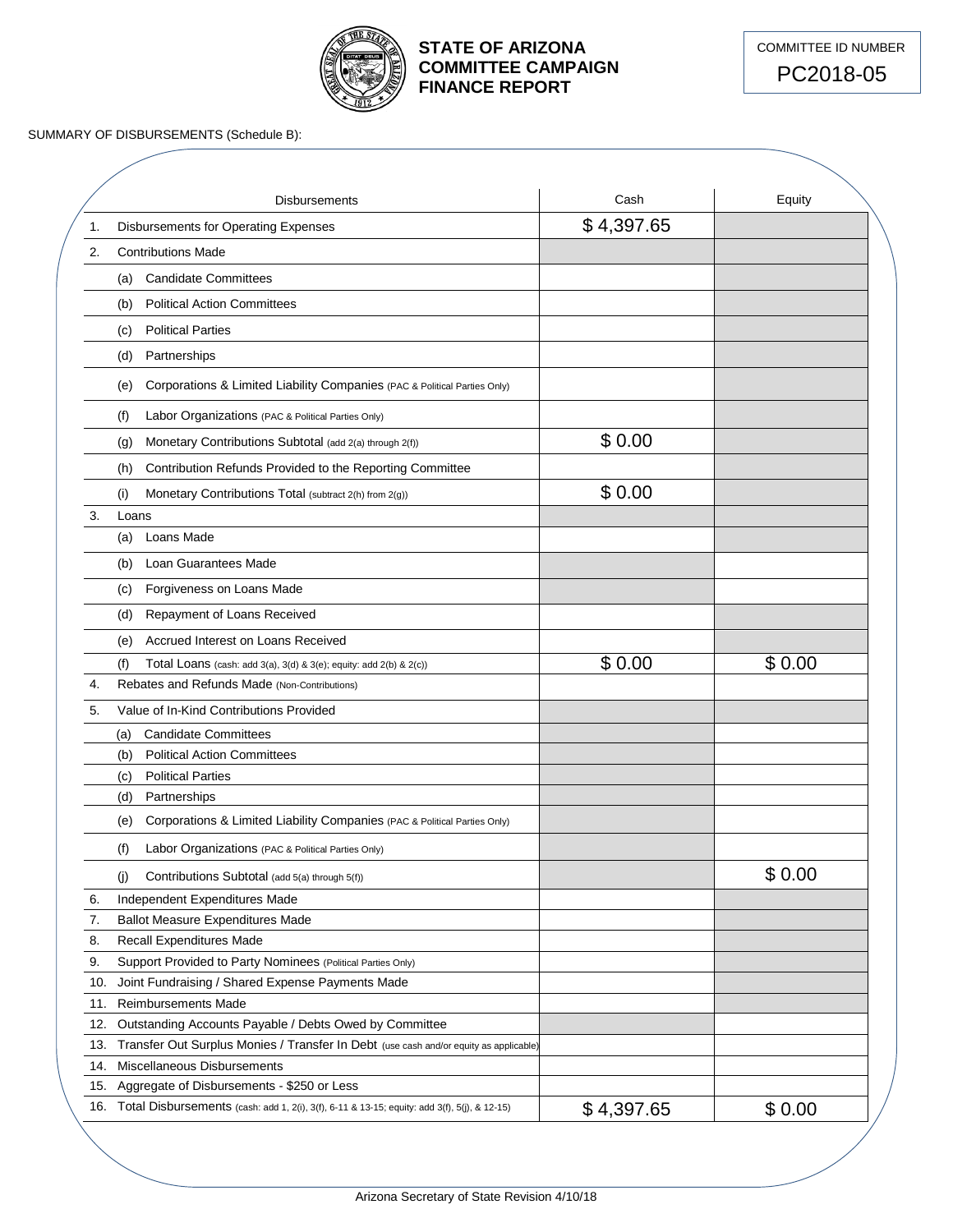

## **STATE OF ARIZONA COMMITTEE CAMPAIGN FINANCE REPORT**



|                | Individual Contributor Information            | <b>Amount Received</b> | Cumulative<br>Amount this<br><b>Reporting Period</b> | Cumulative<br>Amount this<br><b>Election Cycle</b> |          |          |
|----------------|-----------------------------------------------|------------------------|------------------------------------------------------|----------------------------------------------------|----------|----------|
|                | Name<br><b>Tim Kinney</b>                     |                        | Date Contribution Received<br>12/03/2018             |                                                    |          |          |
|                | <b>Street Address</b><br>3825 Madera Ranch Rd |                        |                                                      | \$500.00                                           | \$500.00 | \$500.00 |
| $\mathbf{1}$   | City<br>Flagstaff                             | State<br>AZ            | ZIP<br>86004                                         |                                                    |          |          |
|                | Occupation<br>Contractor                      | Employer               | Kinney Construction Servic                           |                                                    |          |          |
|                | Name                                          |                        | Date Contribution Received                           |                                                    |          |          |
|                | <b>Street Address</b>                         |                        |                                                      |                                                    |          |          |
| $\overline{c}$ | City                                          | State                  | ZIP                                                  |                                                    |          |          |
|                | Occupation                                    | Employer               |                                                      |                                                    |          |          |
|                | Name                                          |                        | Date Contribution Received                           |                                                    |          |          |
|                | <b>Street Address</b>                         |                        |                                                      |                                                    |          |          |
| 3              | City                                          | State                  | ZIP                                                  |                                                    |          |          |
|                | Occupation                                    | Employer               |                                                      |                                                    |          |          |
|                | Name                                          |                        | Date Contribution Received                           |                                                    |          |          |
|                | <b>Street Address</b>                         |                        |                                                      |                                                    |          |          |
| 4              | City                                          | State                  | ZIP                                                  |                                                    |          |          |
|                | Occupation                                    | Employer               |                                                      |                                                    |          |          |
|                | Name                                          |                        | Date Contribution Received                           |                                                    |          |          |
|                | <b>Street Address</b>                         |                        |                                                      |                                                    |          |          |
| 5              | City                                          | State                  | ZIP                                                  |                                                    |          |          |
|                | Occupation                                    | Employer               |                                                      |                                                    |          |          |
|                | Enter total only if last page of schedule     |                        |                                                      |                                                    |          |          |

Schedule  $A(1)(a)$ , page  $\underline{\hspace{1cm}}$  of  $\underline{\hspace{1cm}}$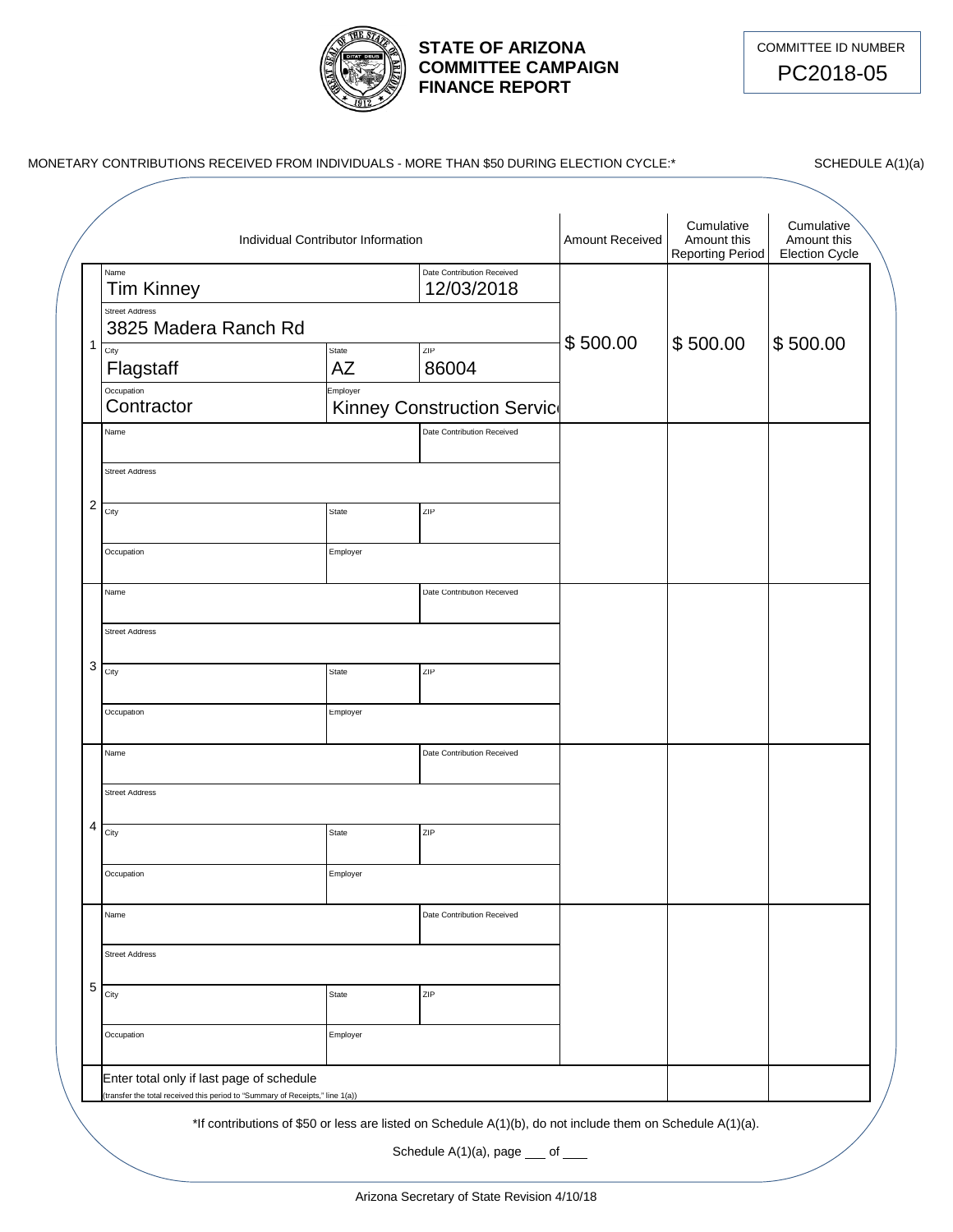

## **STATE OF ARIZONA** COMMITTEE ID NUMBER **COMMITTEE CAMPAIGN FINANCE REPORT**

PC2018-05

#### MONETARY CONTRIBUTIONS RECEIVED FROM INDIVIDUALS - \$50 OR LESS (AGGREGATE):\* SCHEDULE A(1)(b)

|                                                                                                                            | Cumulative Amount this Reporting<br>Period | <b>Cumulative Amount this Election</b><br>Cycle |  |
|----------------------------------------------------------------------------------------------------------------------------|--------------------------------------------|-------------------------------------------------|--|
| Cumulative Contributions from Individuals - \$50 or Less                                                                   |                                            |                                                 |  |
| Enter total only if last page of schedule<br>(transfer the total received this period to "Summary of Receipts," line 1(b)) |                                            |                                                 |  |

\*If contributions of more than \$50 are listed on Schedule A(1)(a), do not include them on Schedule A(1)(b).

Schedule  $A(1)(b)$ , page  $\_\_$  of  $\_\_$